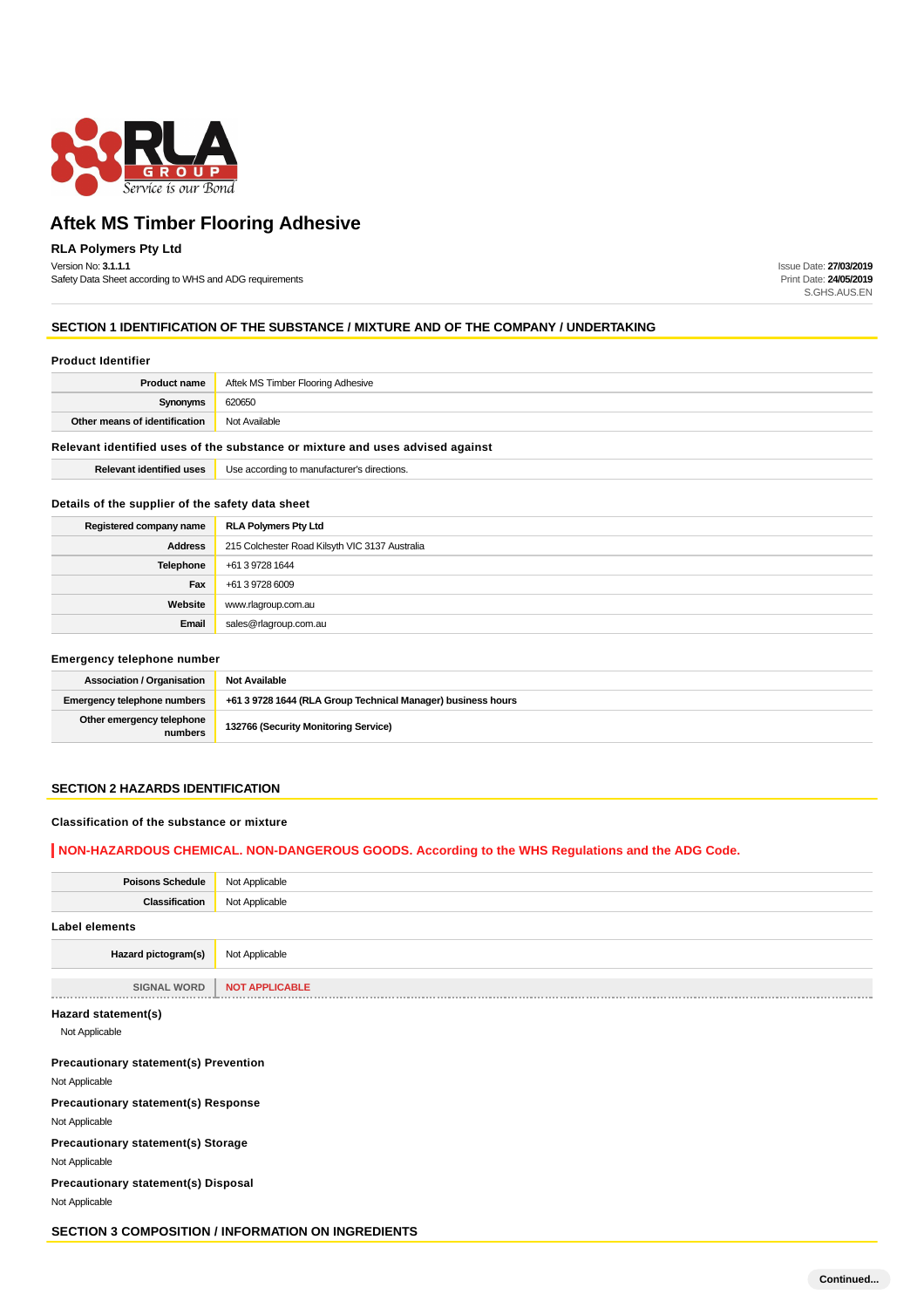#### **Substances**

See section below for composition of Mixtures

#### **Mixtures**

| <b>CAS No</b> | %[weight] | Name                                         |
|---------------|-----------|----------------------------------------------|
| Not Available | 20-60     | modified silane.                             |
| 1317-65-3     | 10-50     | calcium carbonate                            |
| 7631-86-9     | $5 - 50$  | silica amorphous                             |
| 1760-24-3     | $0.1 - 1$ | N-[3-(trimethoxysilyl)propyl]ethylenediamine |

## **SECTION 4 FIRST AID MEASURES**

#### **Description of first aid measures**

| <b>Eye Contact</b>  | If this product comes in contact with the eyes:<br>• Wash out immediately with fresh running water.<br>Ensure complete irrigation of the eye by keeping eyelids apart and away from eye and moving the eyelids by occasionally lifting the upper and lower lids.<br>► Seek medical attention without delay; if pain persists or recurs seek medical attention.<br>► Removal of contact lenses after an eye injury should only be undertaken by skilled personnel. |
|---------------------|-------------------------------------------------------------------------------------------------------------------------------------------------------------------------------------------------------------------------------------------------------------------------------------------------------------------------------------------------------------------------------------------------------------------------------------------------------------------|
| <b>Skin Contact</b> | If skin contact occurs:<br>In mediately remove all contaminated clothing, including footwear.<br>Flush skin and hair with running water (and soap if available).<br>▶ Seek medical attention in event of irritation.                                                                                                                                                                                                                                              |
| Inhalation          | If fumes, aerosols or combustion products are inhaled remove from contaminated area.<br>• Other measures are usually unnecessary.                                                                                                                                                                                                                                                                                                                                 |
| Ingestion           | $\blacktriangleright$ Immediately give a glass of water.<br>First aid is not generally required. If in doubt, contact a Poisons Information Centre or a doctor.                                                                                                                                                                                                                                                                                                   |

#### **Indication of any immediate medical attention and special treatment needed**

Treat symptomatically.

## **SECTION 5 FIREFIGHTING MEASURES**

#### **Extinguishing media**

- Foam.
- Dry chemical powder.
- BCF (where regulations permit).
- Carbon dioxide.

#### **Special hazards arising from the substrate or mixture**

| Fire Incompatibility           | Avoid contamination with oxidising agents i.e. nitrates, oxidising acids, chlorine bleaches, pool chlorine etc. as ignition may result                                                                                                                                                                                                                                                                                                                                                          |  |  |  |
|--------------------------------|-------------------------------------------------------------------------------------------------------------------------------------------------------------------------------------------------------------------------------------------------------------------------------------------------------------------------------------------------------------------------------------------------------------------------------------------------------------------------------------------------|--|--|--|
| <b>Advice for firefighters</b> |                                                                                                                                                                                                                                                                                                                                                                                                                                                                                                 |  |  |  |
| <b>Fire Fighting</b>           | Alert Fire Brigade and tell them location and nature of hazard.<br>▶ Wear breathing apparatus plus protective gloves.<br>► Prevent, by any means available, spillage from entering drains or water courses.<br>► Use water delivered as a fine spray to control fire and cool adjacent area.                                                                                                                                                                                                    |  |  |  |
| <b>Fire/Explosion Hazard</b>   | • Combustible.<br>Slight fire hazard when exposed to heat or flame.<br>► Heating may cause expansion or decomposition leading to violent rupture of containers.<br>• On combustion, may emit toxic fumes of carbon monoxide (CO).<br>Combustion products include:<br>carbon monoxide (CO)<br>carbon dioxide (CO2)<br>nitrogen oxides (NOx)<br>silicon dioxide (SiO2)<br>other pyrolysis products typical of burning organic material.<br>May emit poisonous fumes.<br>May emit corrosive fumes. |  |  |  |
| <b>HAZCHEM</b>                 | Not Applicable                                                                                                                                                                                                                                                                                                                                                                                                                                                                                  |  |  |  |

## **SECTION 6 ACCIDENTAL RELEASE MEASURES**

#### **Personal precautions, protective equipment and emergency procedures**

See section 8

#### **Environmental precautions**

See section 12

## **Methods and material for containment and cleaning up**

| • Clean up all spills immediately. |  |  |
|------------------------------------|--|--|
|                                    |  |  |

- **Minor Spills** Avoid contact with skin and eyes.
	- Wear impervious gloves and safety goggles.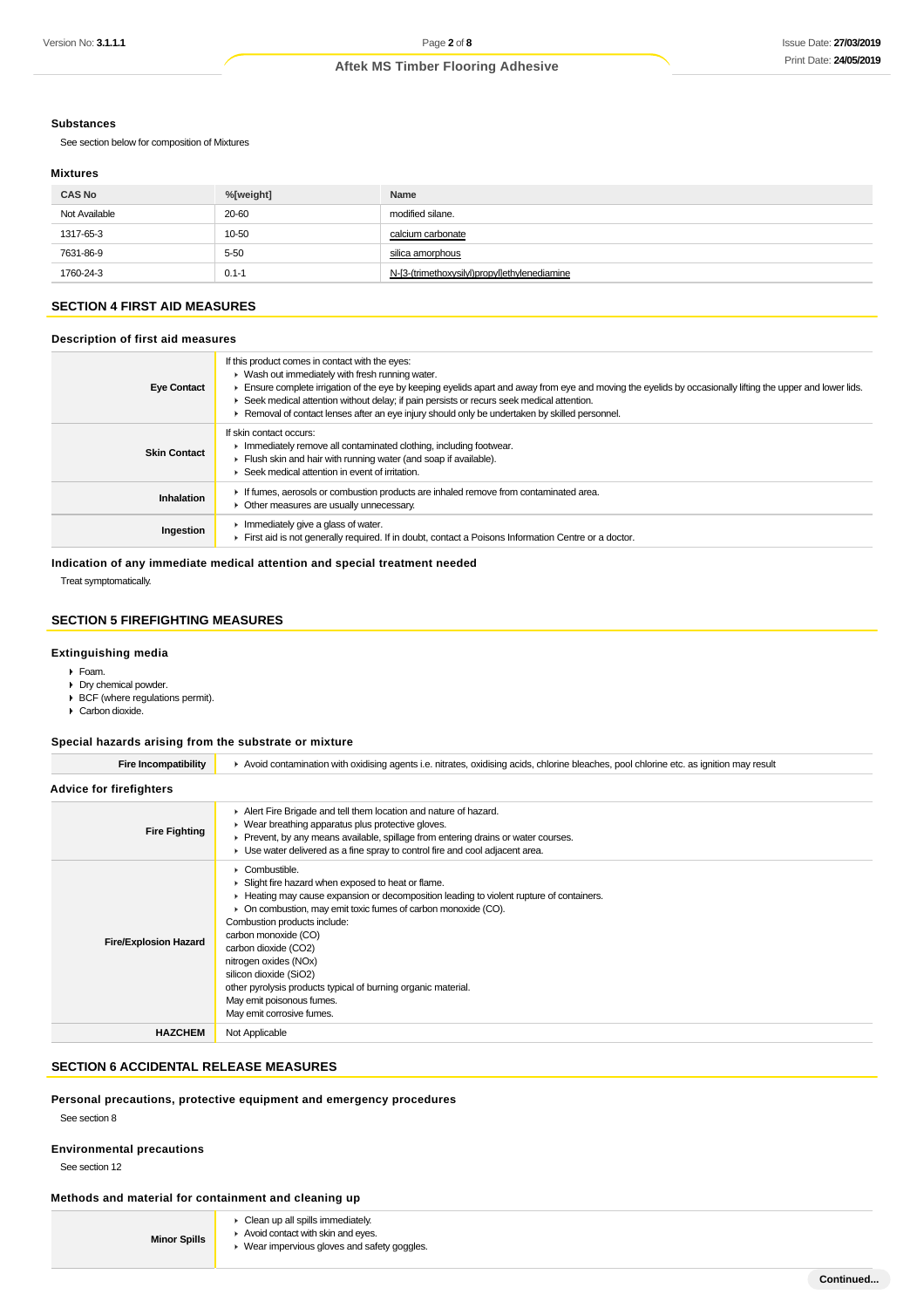|                     | Trowel up/scrape up.                                                                                                                                                                                                       |
|---------------------|----------------------------------------------------------------------------------------------------------------------------------------------------------------------------------------------------------------------------|
| <b>Major Spills</b> | Minor hazard.<br>$\triangleright$ Clear area of personnel.<br>Alert Fire Brigade and tell them location and nature of hazard.<br>► Control personal contact with the substance, by using protective equipment as required. |

Personal Protective Equipment advice is contained in Section 8 of the SDS.

## **SECTION 7 HANDLING AND STORAGE**

| Precautions for safe handling                                |                                                                                                                                                                                                    |  |  |
|--------------------------------------------------------------|----------------------------------------------------------------------------------------------------------------------------------------------------------------------------------------------------|--|--|
| Safe handling                                                | Avoid all personal contact, including inhalation.<br>• Wear protective clothing when risk of exposure occurs.<br>• Use in a well-ventilated area.<br>▶ Prevent concentration in hollows and sumps. |  |  |
| Other information                                            | Store in original containers.<br>▶ Keep containers securely sealed.<br>Store in a cool, dry, well-ventilated area.<br>Store away from incompatible materials and foodstuff containers.             |  |  |
| Conditions for safe storage, including any incompatibilities |                                                                                                                                                                                                    |  |  |
| Suitable container                                           | $\triangleright$ Metal can or drum<br>• Packaging as recommended by manufacturer.<br>• Check all containers are clearly labelled and free from leaks.                                              |  |  |
| Storage incompatibility                                      | $\blacktriangleright$ Avoid reaction with oxidising agents                                                                                                                                         |  |  |

## **SECTION 8 EXPOSURE CONTROLS / PERSONAL PROTECTION**

## **Control parameters**

## **OCCUPATIONAL EXPOSURE LIMITS (OEL)**

**INGREDIENT DATA**

| Source                       | Ingredient          | <b>Material name</b>                                                | <b>TWA</b>               | <b>STEL</b>             | Peak             | <b>Notes</b>     |
|------------------------------|---------------------|---------------------------------------------------------------------|--------------------------|-------------------------|------------------|------------------|
| Australia Exposure Standards | limestone           | Calcium carbonate                                                   | 10 <sup>1</sup><br>mg/m3 | Not<br>Available        | Not<br>Available | Not<br>Available |
| Australia Exposure Standards | silica<br>amorphous | Fumed silica (respirable dust)                                      | $2$ mg/m $3$             | Not<br>Available        | Not<br>Available | Not<br>Available |
| Australia Exposure Standards | silica<br>amorphous | Silica - Amorphous: Fume (thermally generated) (respirable<br>dust) | $2$ mg/m $3$             | <b>Not</b><br>Available | Not<br>Available | Not<br>Available |
| Australia Exposure Standards | silica<br>amorphous | Silica - Amorphous: Fumed silica (respirable dust)                  | $2$ mg/m $3$             | <b>Not</b><br>Available | Not<br>Available | Not<br>Available |
| Australia Exposure Standards | silica<br>amorphous | Diatomaceous earth (uncalcined)                                     | 10<br>mg/m3              | Not<br>Available        | Not<br>Available | Not<br>Available |
| Australia Exposure Standards | silica<br>amorphous | Silica gel                                                          | 10<br>mg/m3              | Not<br>Available        | Not<br>Available | Not<br>Available |
| Australia Exposure Standards | silica<br>amorphous | Silica - Amorphous: Diatomaceous earth (uncalcined)                 | 10<br>mg/m3              | Not<br>Available        | Not<br>Available | Not<br>Available |
| Australia Exposure Standards | silica<br>amorphous | Precipitated silica                                                 | 10<br>mg/m3              | Not<br>Available        | Not<br>Available | Not<br>Available |
| Australia Exposure Standards | silica<br>amorphous | Silica - Amorphous: Precipitated silica                             | 10<br>mq/m3              | Not<br>Available        | Not<br>Available | Not<br>Available |
| Australia Exposure Standards | silica<br>amorphous | Silica - Amorphous: Silica gel                                      | 10<br>mg/m3              | Not<br>Available        | Not<br>Available | Not<br>Available |

## **EMERGENCY LIMITS**

| Ingredient                                   | <b>Material name</b>                                                                                          | TEEL-1            | TEEL-2                | TEEL-3         |
|----------------------------------------------|---------------------------------------------------------------------------------------------------------------|-------------------|-----------------------|----------------|
| calcium carbonate                            | Limestone; (Calcium carbonate; Dolomite)                                                                      | 45 mg/m3          | 500 mg/m3             | 3,000<br>mg/m3 |
| calcium carbonate                            | Carbonic acid, calcium salt                                                                                   | 45 mg/m3          | 210 mg/m3             | 1,300<br>mg/m3 |
| silica amorphous                             | Silica gel, amorphous synthetic                                                                               | $18 \text{ mg/m}$ | 200 mg/m3             | 1,200<br>mg/m3 |
| silica amorphous                             | Silica, amorphous fumed                                                                                       | $18 \text{ mg/m}$ | $100 \,\mathrm{mg/m}$ | 630 mg/m3      |
| silica amorphous                             | Siloxanes and silicones, dimethyl, reaction products with silica; (Hydrophobic silicon dioxide,<br>amorphous) | 120<br>mg/m3      | 1,300<br>mg/m3        | 7,900<br>mg/m3 |
| silica amorphous                             | Silica, amorphous fume                                                                                        | 45 mg/m3          | 500 mg/m3             | 3,000<br>mg/m3 |
| silica amorphous                             | Silica amorphous hydrated                                                                                     | $18 \text{ mg/m}$ | 220 mg/m3             | 1,300<br>mg/m3 |
| N-[3-(trimethoxysilyl)propyl]ethylenediamine | Trimethoxysilylpropyl) ethylenediamine, N-(3-                                                                 | $23 \text{ mg/m}$ | 250 mg/m3             | 1,500<br>mg/m3 |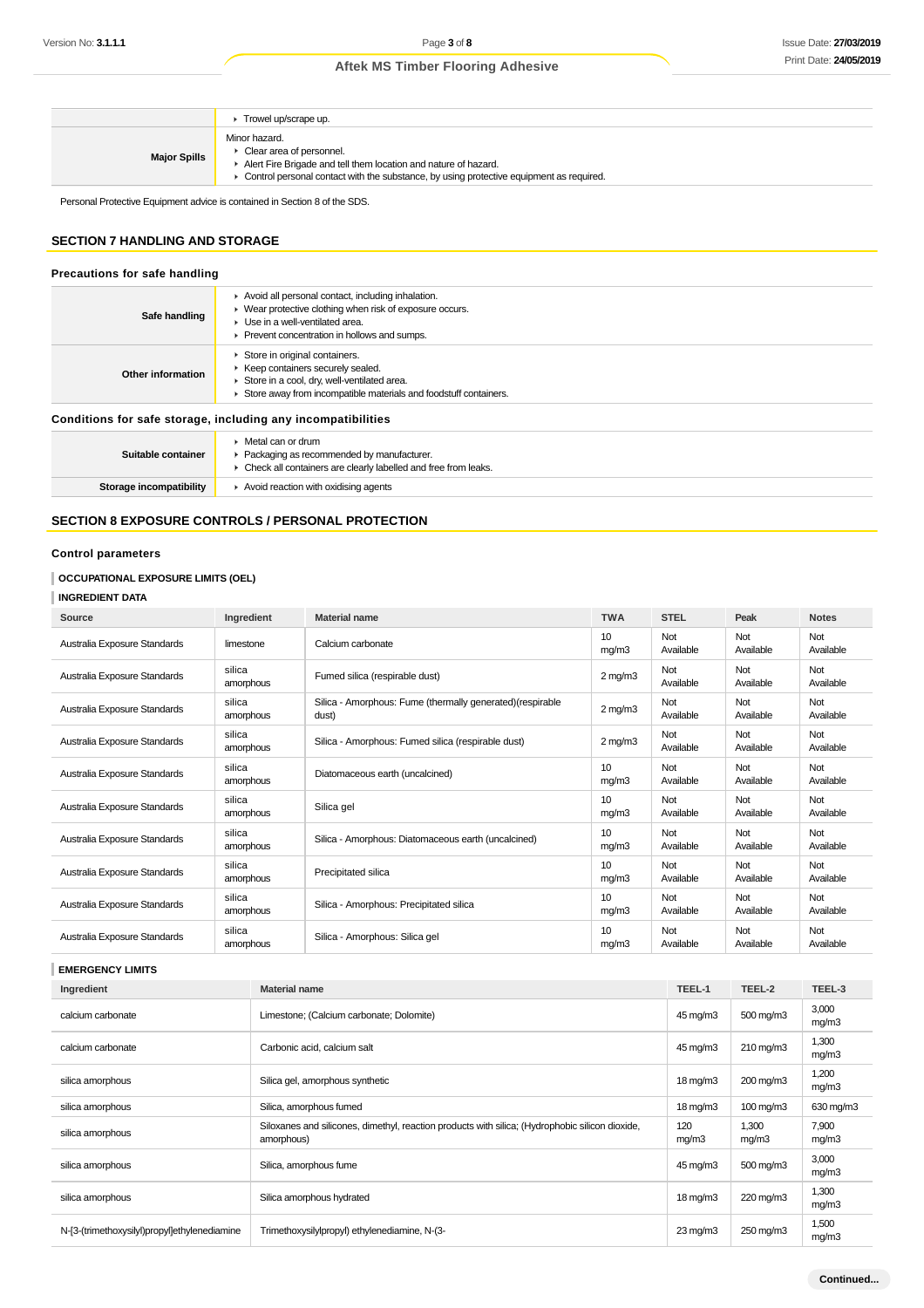| Ingredient                                   | Original IDLH           | <b>Revised IDLH</b> |
|----------------------------------------------|-------------------------|---------------------|
| calcium carbonate                            | Not Available           | Not Available       |
| silica amorphous                             | $3,000 \,\mathrm{mg/m}$ | Not Available       |
| N-[3-(trimethoxysilyl)propyl]ethylenediamine | Not Available           | Not Available       |

#### **Exposure controls**

| Appropriate engineering<br>controls | Engineering controls are used to remove a hazard or place a barrier between the worker and the hazard. Well-designed engineering controls can be<br>highly effective in protecting workers and will typically be independent of worker interactions to provide this high level of protection.<br>The basic types of engineering controls are:<br>Process controls which involve changing the way a job activity or process is done to reduce the risk.<br>Enclosure and/or isolation of emission source which keeps a selected hazard "physically" away from the worker and ventilation that strategically "adds" and<br>"removes" air in the work environment |
|-------------------------------------|----------------------------------------------------------------------------------------------------------------------------------------------------------------------------------------------------------------------------------------------------------------------------------------------------------------------------------------------------------------------------------------------------------------------------------------------------------------------------------------------------------------------------------------------------------------------------------------------------------------------------------------------------------------|
| <b>Personal protection</b>          |                                                                                                                                                                                                                                                                                                                                                                                                                                                                                                                                                                                                                                                                |
| Eye and face protection             | Safety glasses with side shields.<br>Chemical goggles.<br>► Contact lenses may pose a special hazard; soft contact lenses may absorb and concentrate irritants. A written policy document, describing the wearing<br>of lenses or restrictions on use, should be created for each workplace or task.                                                                                                                                                                                                                                                                                                                                                           |
| <b>Skin protection</b>              | See Hand protection below                                                                                                                                                                                                                                                                                                                                                                                                                                                                                                                                                                                                                                      |
| Hands/feet protection               | ▶ Wear chemical protective gloves, e.g. PVC.<br>▶ Wear safety footwear or safety gumboots, e.g. Rubber                                                                                                                                                                                                                                                                                                                                                                                                                                                                                                                                                         |
| <b>Body protection</b>              | See Other protection below                                                                                                                                                                                                                                                                                                                                                                                                                                                                                                                                                                                                                                     |
| Other protection                    | $\triangleright$ Overalls.<br>▶ P.V.C. apron.<br>▶ Barrier cream.                                                                                                                                                                                                                                                                                                                                                                                                                                                                                                                                                                                              |

#### **Respiratory protection**

- Cartridge respirators should never be used for emergency ingress or in areas of unknown vapour concentrations or oxygen content.
- The wearer must be warned to leave the contaminated area immediately on detecting any odours through the respirator. The odour may indicate that the mask is not functioning properly, that the vapour concentration is too high, or that the mask is not properly fitted. Because of these limitations, only restricted use of cartridge respirators is considered appropriate. ▶ Cartridge performance is affected by humidity. Cartridges should be changed after 2 hr of continuous use unless it is determined that the humidity is less than 75%, in which case, cartridges
- can be used for 4 hr. Used cartridges should be discarded daily, regardless of the length of time used

## **SECTION 9 PHYSICAL AND CHEMICAL PROPERTIES**

#### **Information on basic physical and chemical properties**

| Appearance                                      | Odourless paste; not miscible with water. |                                            |                |
|-------------------------------------------------|-------------------------------------------|--------------------------------------------|----------------|
|                                                 |                                           |                                            |                |
| <b>Physical state</b>                           | Non Slump Paste                           | Relative density (Water = $1$ )            | 1.61           |
| Odour                                           | Not Available                             | Partition coefficient n-octanol /<br>water | Not Available  |
| <b>Odour threshold</b>                          | Not Available                             | Auto-ignition temperature (°C)             | Not Applicable |
| pH (as supplied)                                | Not Applicable                            | Decomposition temperature                  | Not Applicable |
| Melting point / freezing point<br>$(^{\circ}C)$ | Not Available                             | <b>Viscosity (cSt)</b>                     | Not Applicable |
| Initial boiling point and boiling<br>range (°C) | >150                                      | Molecular weight (g/mol)                   | Not Applicable |
| Flash point (°C)                                | >150                                      | <b>Taste</b>                               | Not Available  |
| <b>Evaporation rate</b>                         | Not Available                             | <b>Explosive properties</b>                | Not Available  |
| Flammability                                    | Not Applicable                            | <b>Oxidising properties</b>                | Not Available  |
| Upper Explosive Limit (%)                       | Not Available                             | Surface Tension (dyn/cm or<br>$mN/m$ )     | Not Available  |
| Lower Explosive Limit (%)                       | Not Available                             | <b>Volatile Component (%vol)</b>           | Not Applicable |
| Vapour pressure (kPa)                           | Not Applicable                            | Gas group                                  | Not Available  |
| Solubility in water                             | Immiscible                                | pH as a solution (1%)                      | Not Available  |
| Vapour density $(Air = 1)$                      | Not Available                             | VOC g/L                                    | $20$           |

## **SECTION 10 STABILITY AND REACTIVITY**

| Reactivity                            | See section 7                                                             |
|---------------------------------------|---------------------------------------------------------------------------|
| <b>Chemical stability</b>             | Product is considered stable and hazardous polymerisation will not occur. |
| Possibility of hazardous<br>reactions | See section 7                                                             |
| <b>Conditions to avoid</b>            | See section 7                                                             |
| Incompatible materials                | See section 7                                                             |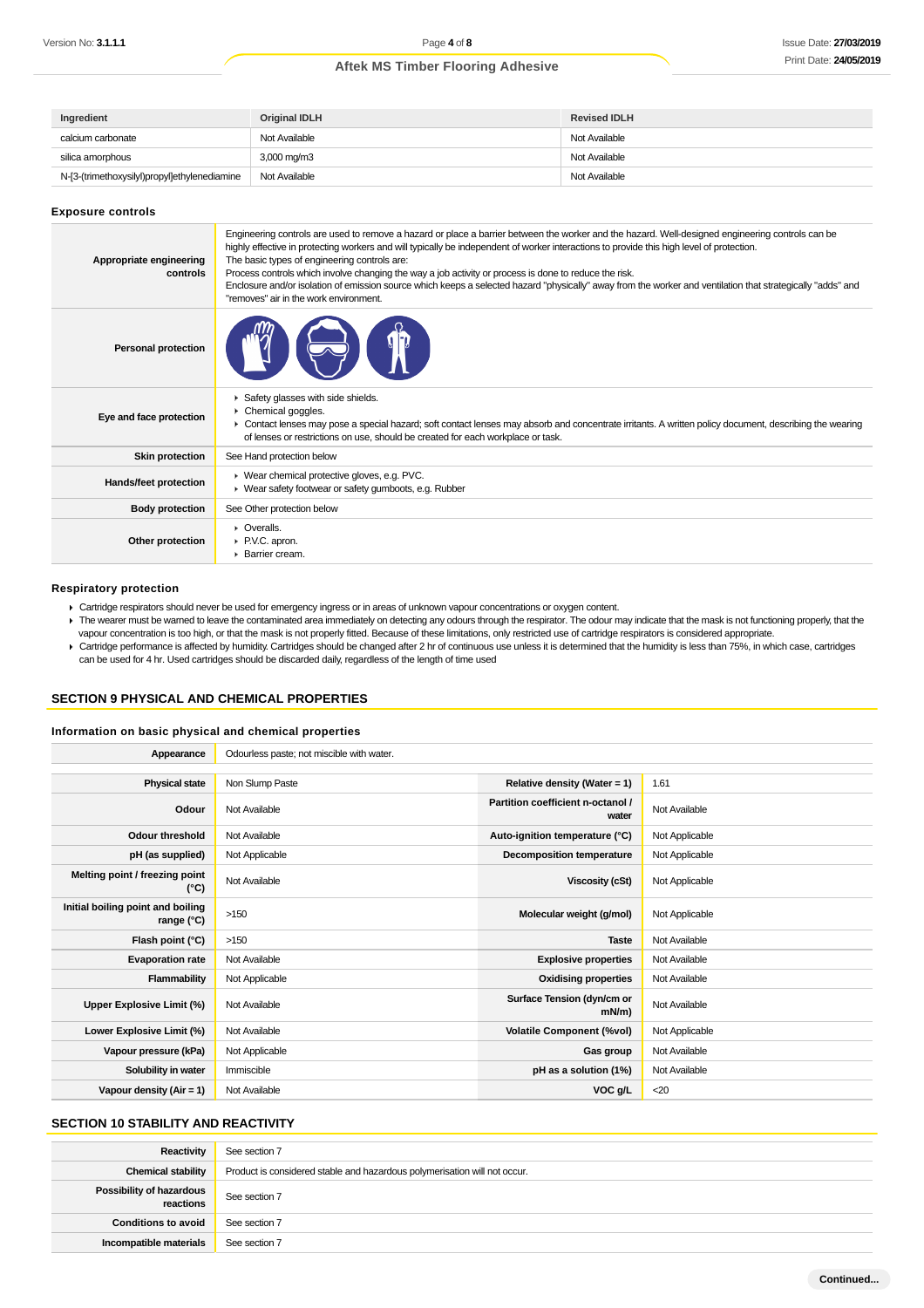**Hazardous decomposition products** See section 5

## **SECTION 11 TOXICOLOGICAL INFORMATION**

## **Information on toxicological effects**

| Inhaled             | The material is not thought to produce adverse health effects or irritation of the respiratory tract (as classified by EC Directives using animal models).<br>Nevertheless, good hygiene practice requires that exposure be kept to a minimum and that suitable control measures be used in an occupational setting.                                                                                                                                   |
|---------------------|--------------------------------------------------------------------------------------------------------------------------------------------------------------------------------------------------------------------------------------------------------------------------------------------------------------------------------------------------------------------------------------------------------------------------------------------------------|
| Ingestion           | The material has NOT been classified by EC Directives or other classification systems as "harmful by ingestion". This is because of the lack of<br>corroborating animal or human evidence.                                                                                                                                                                                                                                                             |
| <b>Skin Contact</b> | Open cuts, abraded or irritated skin should not be exposed to this material<br>Entry into the blood-stream, through, for example, cuts, abrasions or lesions, may produce systemic injury with harmful effects. Examine the skin prior to the<br>use of the material and ensure that any external damage is suitably protected.<br>There is some evidence to suggest that this material can cause inflammation of the skin on contact in some persons. |
| Eye                 | There is some evidence to suggest that this material can cause eye irritation and damage in some persons.                                                                                                                                                                                                                                                                                                                                              |
| Chronic             | Long-term exposure to the product is not thought to produce chronic effects adverse to the health (as classified by EC Directives using animal models);<br>nevertheless exposure by all routes should be minimised as a matter of course.                                                                                                                                                                                                              |

| <b>Aftek MS Timber Flooring Adhesive</b>     | <b>TOXICITY</b>                                                | <b>IRRITATION</b>                                                 |
|----------------------------------------------|----------------------------------------------------------------|-------------------------------------------------------------------|
|                                              | Not Available                                                  | Not Available                                                     |
|                                              | <b>TOXICITY</b>                                                | <b>IRRITATION</b>                                                 |
| calcium carbonate                            | Oral (rat) LD50: 6450 mg/kg <sup>[2]</sup>                     | Eye: no adverse effect observed (not irritating) <sup>[1]</sup>   |
|                                              |                                                                | Skin (rabbit): 500 mg/24h-moderate                                |
|                                              |                                                                | Skin: no adverse effect observed (not irritating) <sup>[1]</sup>  |
|                                              | <b>TOXICITY</b>                                                | <b>IRRITATION</b>                                                 |
|                                              | Dermal (rabbit) LD50: >5000 mg/kg <sup>[2]</sup>               | Eye (rabbit): non-irritating *                                    |
| silica amorphous                             | Inhalation (rat) LC50: >0.139 mg/l/14h**[Grace] <sup>[2]</sup> | Eye: no adverse effect observed (not irritating) <sup>[1]</sup>   |
|                                              | Oral (rat) LD50: 3160 mg/kg <sup>[2]</sup>                     | Skin (rabbit): non-irritating *                                   |
|                                              |                                                                | Skin: no adverse effect observed (not irritating)[1]              |
|                                              | <b>TOXICITY</b>                                                | <b>IRRITATION</b>                                                 |
| N-[3-(trimethoxysilyl)propyl]ethylenediamine | dermal (rat) LD50: >2009 mg/kg <sup>[1]</sup>                  | Eye (rabbit): 15 mg SEVERE                                        |
|                                              | Oral (rat) LD50: 1897 mg/kg <sup>[1]</sup>                     | Eye: adverse effect observed (irreversible damage) <sup>[1]</sup> |
|                                              |                                                                | Skin (rabbit): 500 mg mild                                        |
|                                              |                                                                | Skin: no adverse effect observed (not irritating) <sup>[1]</sup>  |
|                                              |                                                                |                                                                   |

1. Value obtained from Europe ECHA Registered Substances - Acute toxicity 2.\* Value obtained from manufacturer's SDS. Unless otherwise specified<br>data extracted from RTECS - Register of Toxic Effect of chemical Substances

| <b>CALCIUM CARBONATE</b>                     | Eye (rabbit) 0.75: mg/24h - No evidence of carcinogenic properties. No evidence of mutagenic or teratogenic effects.                                                                                                                                                                                                                                                                                                                                                                                                                                                                                                                                                                                                                                                                                                                                                                                                                                                                                                                                                                                                                                                                                                                                                                                                                                                                                                                                                                                                                                                                                                                                                                                                                                                                                                  |
|----------------------------------------------|-----------------------------------------------------------------------------------------------------------------------------------------------------------------------------------------------------------------------------------------------------------------------------------------------------------------------------------------------------------------------------------------------------------------------------------------------------------------------------------------------------------------------------------------------------------------------------------------------------------------------------------------------------------------------------------------------------------------------------------------------------------------------------------------------------------------------------------------------------------------------------------------------------------------------------------------------------------------------------------------------------------------------------------------------------------------------------------------------------------------------------------------------------------------------------------------------------------------------------------------------------------------------------------------------------------------------------------------------------------------------------------------------------------------------------------------------------------------------------------------------------------------------------------------------------------------------------------------------------------------------------------------------------------------------------------------------------------------------------------------------------------------------------------------------------------------------|
| <b>SILICA AMORPHOUS</b>                      | For silica amorphous:<br>When experimental animals inhale synthetic amorphous silica (SAS) dust, it dissolves in the lung fluid and is rapidly eliminated.<br>If swallowed, the vast majority of SAS is excreted in the faeces and there is little accumulation in the body. Following absorption<br>across the gut, SAS is eliminated via urine without modification in animals and humans. SAS is not expected to be broken down<br>(metabolised) in mammals.<br>The substance is classified by IARC as Group 3:<br>NOT classifiable as to its carcinogenicity to humans.<br>Evidence of carcinogenicity may be inadequate or limited in animal testing.<br>Reports indicate high/prolonged exposures to amorphous silicas induced lung fibrosis in experimental animals; in some<br>experiments these effects were reversible. [PATTYS]                                                                                                                                                                                                                                                                                                                                                                                                                                                                                                                                                                                                                                                                                                                                                                                                                                                                                                                                                                            |
| N-[3-(TRIMETHOXYSILYL)PROPYL]ETHYLENEDIAMINE | The following information refers to contact allergens as a group and may not be specific to this product.<br>Contact allergies quickly manifest themselves as contact eczema, more rarely as urticaria or Quincke's oedema. The<br>pathogenesis of contact eczema involves a cell-mediated (T lymphocytes) immune reaction of the delayed type. Other allergic<br>skin reactions, e.g. contact urticaria, involve antibody-mediated immune reactions.<br>Allergic reactions involving the respiratory tract are usually due to interactions between IgE antibodies and allergens and occur<br>rapidly. Allergic potential of the allergen and period of exposure often determine the severity of symptoms. Some people may be<br>genetically more prone than others, and exposure to other irritants may aggravate symptoms. Allergy causing activity is due to<br>interactions with proteins.<br>Attention should be paid to atopic diathesis, characterised by increased susceptibility to nasal inflammation, asthma and<br>eczema.<br>Exogenous allergic alveolitis is induced essentially by allergen specific immune-complexes of the IgG type; cell-mediated<br>reactions (T lymphocytes) may be involved. Such allergy is of the delayed type with onset up to four hours following exposure.<br>For N-[3-(trimethoxysilyl)propyl]-ethylenediamine (AEAPTMS) and its analogues:<br>Animal testing shows that AEAPTMS is moderately irritating to (and can sensitise) the skin and severely irritating to the eyes. It<br>also causes salivation and laboured breathing. There is no evidence that AEAPTMS causes genetic damage or reproductive or<br>developmental toxicity to date.<br>Asthma-like symptoms may continue for months or even years after exposure to the material ends. This may be due to a |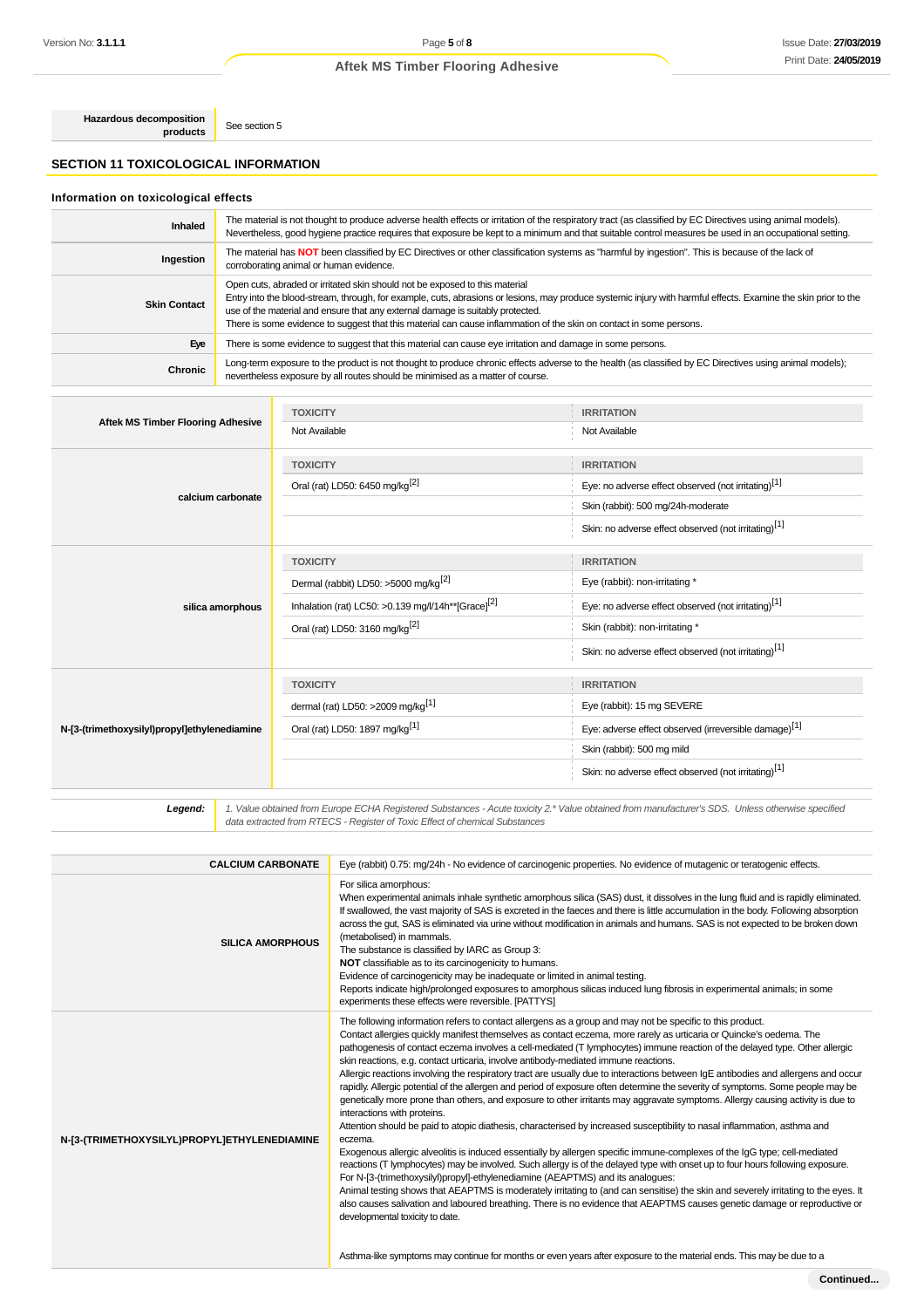non-allergic condition known as reactive airways dysfunction syndrome (RADS) which can occur after exposure to high levels of highly irritating compound. Main criteria for diagnosing RADS include the absence of previous airways disease in a non-atopic individual, with sudden onset of persistent asthma-like symptoms within minutes to hours of a documented exposure to the irritant. Other criteria for diagnosis of RADS include a reversible airflow pattern on lung function tests, moderate to severe bronchial hyperreactivity on methacholine challenge testing, and the lack of minimal lymphocytic inflammation, without eosinophilia. The material may produce severe irritation to the eye causing pronounced inflammation. Repeated or prolonged exposure to **CALCIUM CARBONATE &** irritants may produce conjunctivitis. **N-[3-(TRIMETHOXYSILYL)PROPYL]ETHYLENEDIAMINE** The material may cause skin irritation after prolonged or repeated exposure and may produce on contact skin redness, swelling, the production of vesicles, scaling and thickening of the skin. **Acute Toxicity Carcinogenicity Carcinogenicity**  $\boldsymbol{\mathsf{x}}$ **Skin Irritation/Corrosion X Reproductivity** × **Serious Eye Damage/Irritation STOT - Single Exposure**  $\boldsymbol{\mathsf{x}}$ **Respiratory or Skin ratory or Skin**<br>sensitisation **X**  $\mathbf x$  $\boldsymbol{\mathsf{x}}$ **Mutagenicity Aspiration Hazard** 

Legend:  $\mathsf{X}$  – Data either not available or does not fill the criteria for classification  $\blacktriangleright$  – Data available to make classification

#### **SECTION 12 ECOLOGICAL INFORMATION**

#### **Toxicity**

|                                              | <b>ENDPOINT</b>  | <b>TEST DURATION (HR)</b> | <b>SPECIES</b>                | VALUE            | <b>SOURCE</b>    |
|----------------------------------------------|------------------|---------------------------|-------------------------------|------------------|------------------|
| <b>Aftek MS Timber Flooring Adhesive</b>     | Not<br>Available | Not Available             | Not Available                 | Not<br>Available | Not<br>Available |
|                                              | <b>ENDPOINT</b>  | <b>TEST DURATION (HR)</b> | <b>SPECIES</b>                | VALUE            | <b>SOURCE</b>    |
|                                              | <b>LC50</b>      | 96                        | Fish                          | >56000mg/L       | 4                |
| calcium carbonate                            | <b>EC50</b>      | 72                        | Algae or other aquatic plants | $>14$ mg/L       | 2                |
|                                              | EC10             | 72                        | Algae or other aquatic plants | $>14$ mg/L       | $\overline{2}$   |
|                                              | <b>NOEC</b>      | 72                        | Algae or other aquatic plants | 14mg/L           | 2                |
|                                              | <b>ENDPOINT</b>  | <b>TEST DURATION (HR)</b> | <b>SPECIES</b>                | VALUE            | <b>SOURCE</b>    |
|                                              | <b>LC50</b>      | 96                        | Fish                          | 1-289.09mg/L     | $\overline{2}$   |
| silica amorphous                             | <b>EC50</b>      | 48                        | Crustacea                     | ca.7600mg/L      | -1               |
|                                              | <b>EC50</b>      | 72                        | Algae or other aquatic plants | 440mg/L          | -1               |
|                                              | <b>NOEC</b>      | 720                       | Crustacea                     | 34.223mg/L       | $\overline{2}$   |
|                                              | <b>ENDPOINT</b>  | <b>TEST DURATION (HR)</b> | <b>SPECIES</b>                | <b>VALUE</b>     | <b>SOURCE</b>    |
|                                              | <b>LC50</b>      | 96                        | Fish                          | 597mg/L          | 2                |
| N-[3-(trimethoxysilyl)propyl]ethylenediamine | EC50             | 48                        | Crustacea                     | 81mg/L           | $\overline{2}$   |
|                                              | EC50             | 96                        | Algae or other aquatic plants | <1.000mg/L       | 3                |
|                                              | <b>NOEC</b>      | 72                        | Algae or other aquatic plants | $1.6$ mg/L       | $\overline{2}$   |

**Legend:** Extracted from 1. IUCLID Toxicity Data 2. Europe ECHA Registered Substances - Ecotoxicological Information - Aquatic Toxicity 3. EPIWIN Suite V3.12 (QSAR) - Aquatic Toxicity Data (Estimated) 4. US EPA, Ecotox database - Aquatic Toxicity Data 5. ECETOC Aquatic Hazard Assessment Data 6. NITE (Japan) - Bioconcentration Data 7. METI (Japan) - Bioconcentration Data 8. Vendor Data

#### **DO NOT** discharge into sewer or waterways.

## **Persistence and degradability**

| Ingredient                                   | Persistence: Water/Soil | Persistence: Air |
|----------------------------------------------|-------------------------|------------------|
| silica amorphous                             | LOW                     | LOW              |
| N-[3-(trimethoxysilyl)propyl]ethylenediamine | <b>HIGH</b>             | <b>HIGH</b>      |

#### **Bioaccumulative potential**

| Ingredient                                   | <b>Bioaccumulation</b>         |
|----------------------------------------------|--------------------------------|
| silica amorphous                             | LOW (LogKOW = $0.5294$ )       |
| N-[3-(trimethoxysilyl)propyl]ethylenediamine | $\vert$ LOW (LogKOW = -1.6744) |

## **Mobility in soil**

| Ingredient                                   | <b>Mobility</b>       |
|----------------------------------------------|-----------------------|
| silica amorphous                             | LOW ( $KOC = 23.74$ ) |
| N-[3-(trimethoxysilyl)propyl]ethylenediamine | LOW (KOC = 6856)      |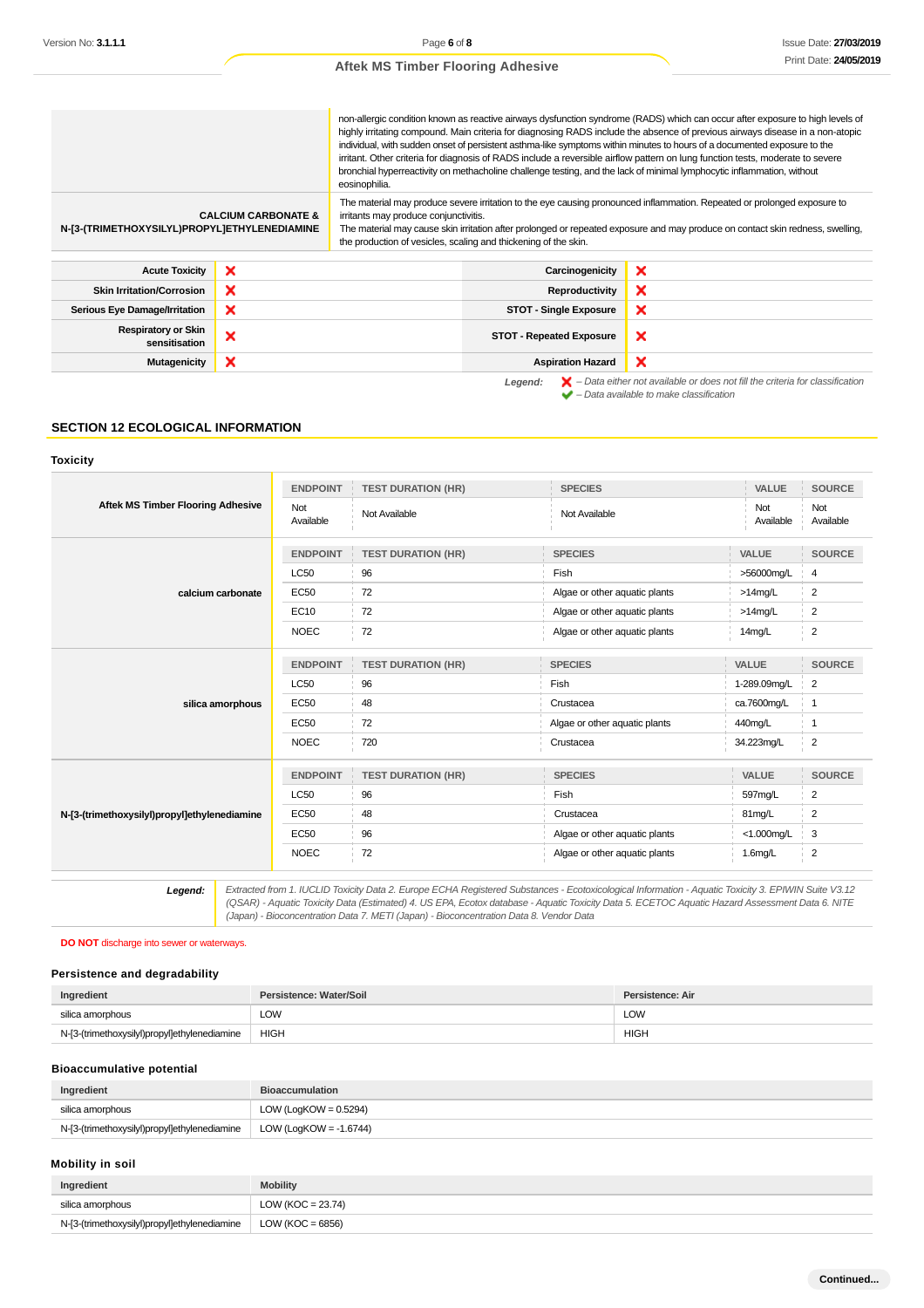## **SECTION 13 DISPOSAL CONSIDERATIONS**

#### **Waste treatment methods**

| Product / Packaging disposal | DO NOT allow wash water from cleaning or process equipment to enter drains.<br>It may be necessary to collect all wash water for treatment before disposal.<br>$\blacktriangleright$ In all cases disposal to sewer may be subject to local laws and regulations and these should be considered first.<br>Where in doubt contact the responsible authority.<br>Recycle wherever possible or consult manufacturer for recycling options.<br>Consult State Land Waste Authority for disposal.<br>Bury or incinerate residue at an approved site.<br>Recycle containers if possible, or dispose of in an authorised landfill. |
|------------------------------|----------------------------------------------------------------------------------------------------------------------------------------------------------------------------------------------------------------------------------------------------------------------------------------------------------------------------------------------------------------------------------------------------------------------------------------------------------------------------------------------------------------------------------------------------------------------------------------------------------------------------|
|------------------------------|----------------------------------------------------------------------------------------------------------------------------------------------------------------------------------------------------------------------------------------------------------------------------------------------------------------------------------------------------------------------------------------------------------------------------------------------------------------------------------------------------------------------------------------------------------------------------------------------------------------------------|

#### **SECTION 14 TRANSPORT INFORMATION**

#### **Labels Required**

| <b>Marine Pollutant</b> | <b>NO</b><br>Not Applicable |
|-------------------------|-----------------------------|
| <b>HAZCHEM</b>          | Not Applicable              |

## **Land transport (ADG): NOT REGULATED FOR TRANSPORT OF DANGEROUS GOODS**

**Air transport (ICAO-IATA / DGR): NOT REGULATED FOR TRANSPORT OF DANGEROUS GOODS**

#### **Sea transport (IMDG-Code / GGVSee): NOT REGULATED FOR TRANSPORT OF DANGEROUS GOODS**

**Transport in bulk according to Annex II of MARPOL and the IBC code** Not Applicable

## **SECTION 15 REGULATORY INFORMATION**

#### **Safety, health and environmental regulations / legislation specific for the substance or mixture**

| <b>CALCIUM CARBONATE(1317-65-3) IS FOUND ON THE FOLLOWING REGULATORY LISTS</b>                            |                                                                                                |
|-----------------------------------------------------------------------------------------------------------|------------------------------------------------------------------------------------------------|
| Australia Exposure Standards                                                                              | Australia Standard for the Uniform Scheduling of Medicines and Poisons (SUSMP) - Schedule      |
| Australia Inventory of Chemical Substances (AICS)                                                         |                                                                                                |
| Australia Standard for the Uniform Scheduling of Medicines and Poisons (SUSMP) - Appendix<br>$E$ (Part 2) | Australia Standard for the Uniform Scheduling of Medicines and Poisons (SUSMP) - Schedule<br>6 |
| Australia Standard for the Uniform Scheduling of Medicines and Poisons (SUSMP) - Appendix                 | GESAMP/EHS Composite List - GESAMP Hazard Profiles                                             |
| $F$ (Part 3)                                                                                              | IMO IBC Code Chapter 18: List of products to which the Code does not apply                     |
| Australia Standard for the Uniform Scheduling of Medicines and Poisons (SUSMP) - Index                    |                                                                                                |
| SILICA AMORPHOUS(7631-86-9) IS FOUND ON THE FOLLOWING REGULATORY LISTS                                    |                                                                                                |
| Australia Exposure Standards                                                                              | Australia Standard for the Uniform Scheduling of Medicines and Poisons (SUSMP) - Schedule      |
| Australia Hazardous Chemical Information System (HCIS) - Hazardous Chemicals                              |                                                                                                |
| Australia Inventory of Chemical Substances (AICS)                                                         | GESAMP/EHS Composite List - GESAMP Hazard Profiles                                             |

Australia Standard for the Uniform Scheduling of Medicines and Poisons (SUSMP) - Index

International Agency for Research on Cancer (IARC) - Agents Classified by the IARC Monographs International WHO List of Proposed Occupational Exposure Limit (OEL) Values for Manufactured Nanomaterials (MNMS)

#### **N-[3-(TRIMETHOXYSILYL)PROPYL]ETHYLENEDIAMINE(1760-24-3) IS FOUND ON THE FOLLOWING REGULATORY LISTS**

| Australia Dangerous Goods Code (ADG Code) - Dangerous Goods List           | International Air Transport Association (IATA) Dangerous Goods Regulations           |
|----------------------------------------------------------------------------|--------------------------------------------------------------------------------------|
| Australia Dangerous Goods Code (ADG Code) - List of Emergency Action Codes | International Maritime Dangerous Goods Requirements (IMDG Code)                      |
| Australia Inventory of Chemical Substances (AICS)                          | United Nations Recommendations on the Transport of Dangerous Goods Model Regulations |
|                                                                            | (English)                                                                            |

## **National Inventory Status**

| <b>National Inventory</b>                                        | <b>Status</b>                                                                                 |  |
|------------------------------------------------------------------|-----------------------------------------------------------------------------------------------|--|
| Australia - AICS                                                 | No (modified silane.) Non-disclosed ingredients                                               |  |
| Canada - DSL<br>No (modified silane.) Non-disclosed ingredients  |                                                                                               |  |
| Canada - NDSL                                                    | No (N-[3-(trimethoxysilyl)propyl]ethylenediamine; modified silane.) Non-disclosed ingredients |  |
| China - IECSC<br>No (modified silane.) Non-disclosed ingredients |                                                                                               |  |
| Europe - EINEC / ELINCS / NLP                                    | No (modified silane.) Non-disclosed ingredients                                               |  |
| Japan - ENCS                                                     | No (modified silane.) Non-disclosed ingredients                                               |  |
| Korea - KECI                                                     | No (modified silane.) Non-disclosed ingredients                                               |  |
| New Zealand - NZIoC                                              | No (modified silane.) Non-disclosed ingredients                                               |  |
| Philippines - PICCS                                              | No (modified silane.) Non-disclosed ingredients                                               |  |
| USA - TSCA                                                       | No (modified silane.) Non-disclosed ingredients                                               |  |
| Taiwan - TCSI                                                    | No (modified silane.) Non-disclosed ingredients                                               |  |
| Mexico - INSQ                                                    | No (N-[3-(trimethoxysilyl)propyl]ethylenediamine; modified silane.) Non-disclosed ingredients |  |
| Vietnam - NCI                                                    | No (modified silane.) Non-disclosed ingredients                                               |  |